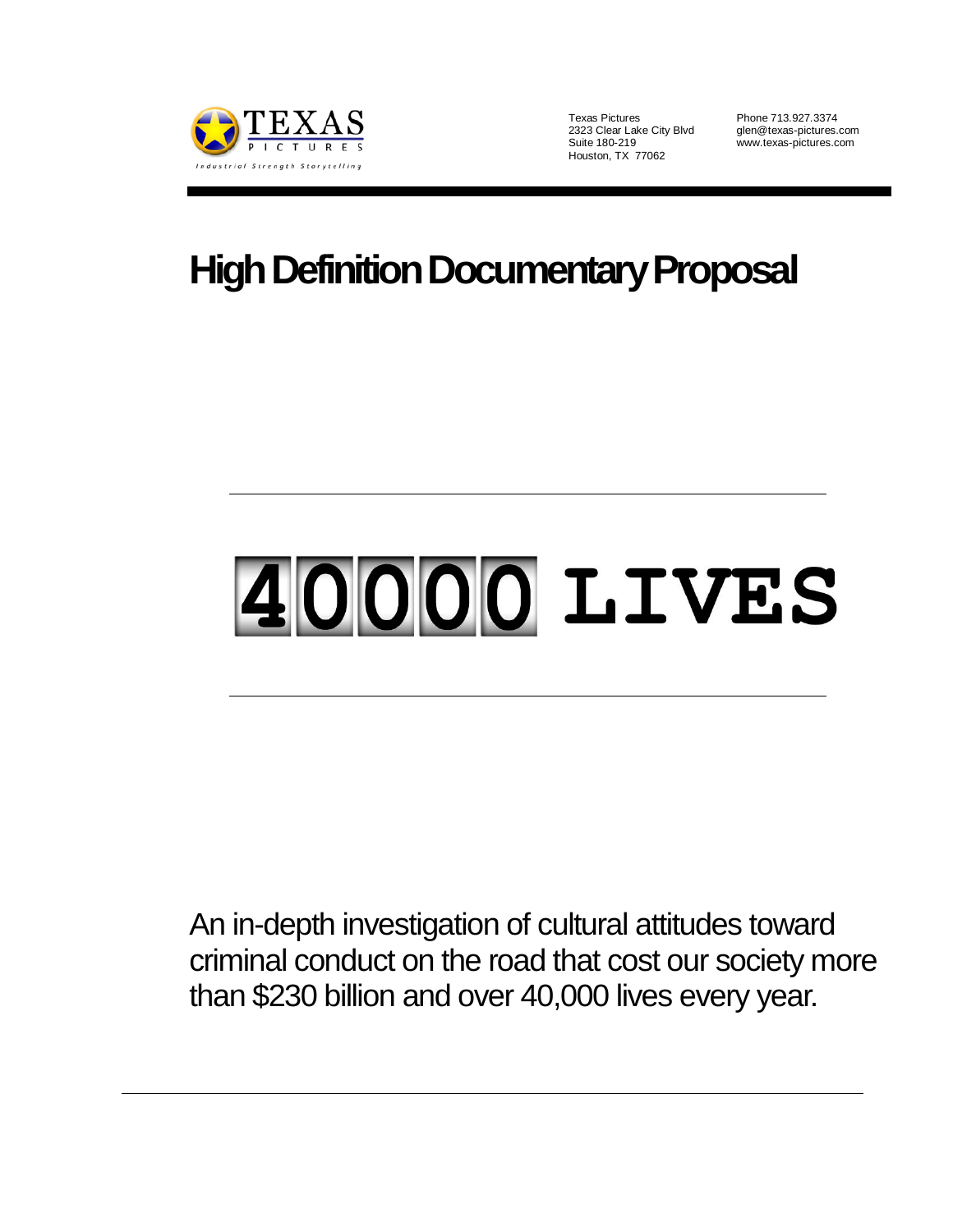# Introduction

Do you remember those first few months after September 11, 2001? Do you remember how people's driving habits changed? I remember. Drivers were more patient, more considerate of others, even more respectful of traffic laws. But as time passed those aggressive, reckless, and illegal driving habits returned to our roads. It was then that I conceived of this documentary and began researching statistics about the losses associated with illegal conduct by drivers and the accidents that such conduct causes.

In July of 2004 I received a sudden, brutal reminder that this project is worthwhile. I was on my way home for the evening when my vehicle was struck from behind by a racing pickup. The impact caused my vehicle to flip at least three times, landing in a grassy area between the service road and the freeway, upside down. I was unconscious. To learn more about my accident, view the three minute introduction video on the DVD included with this proposal.

After the accident, as I recovered from my injuries, the idea of creating this documentary became paramount to me. I truly believe that this documentary can bring about change. It has the potential to begin to correct our society's tolerance for illegal, criminal driving practices. It can reduce the human and financial costs associated with traffic accidents. It will save lives.

Thank you for taking the time to review this proposal.

M. Glen Muse Texas Pictures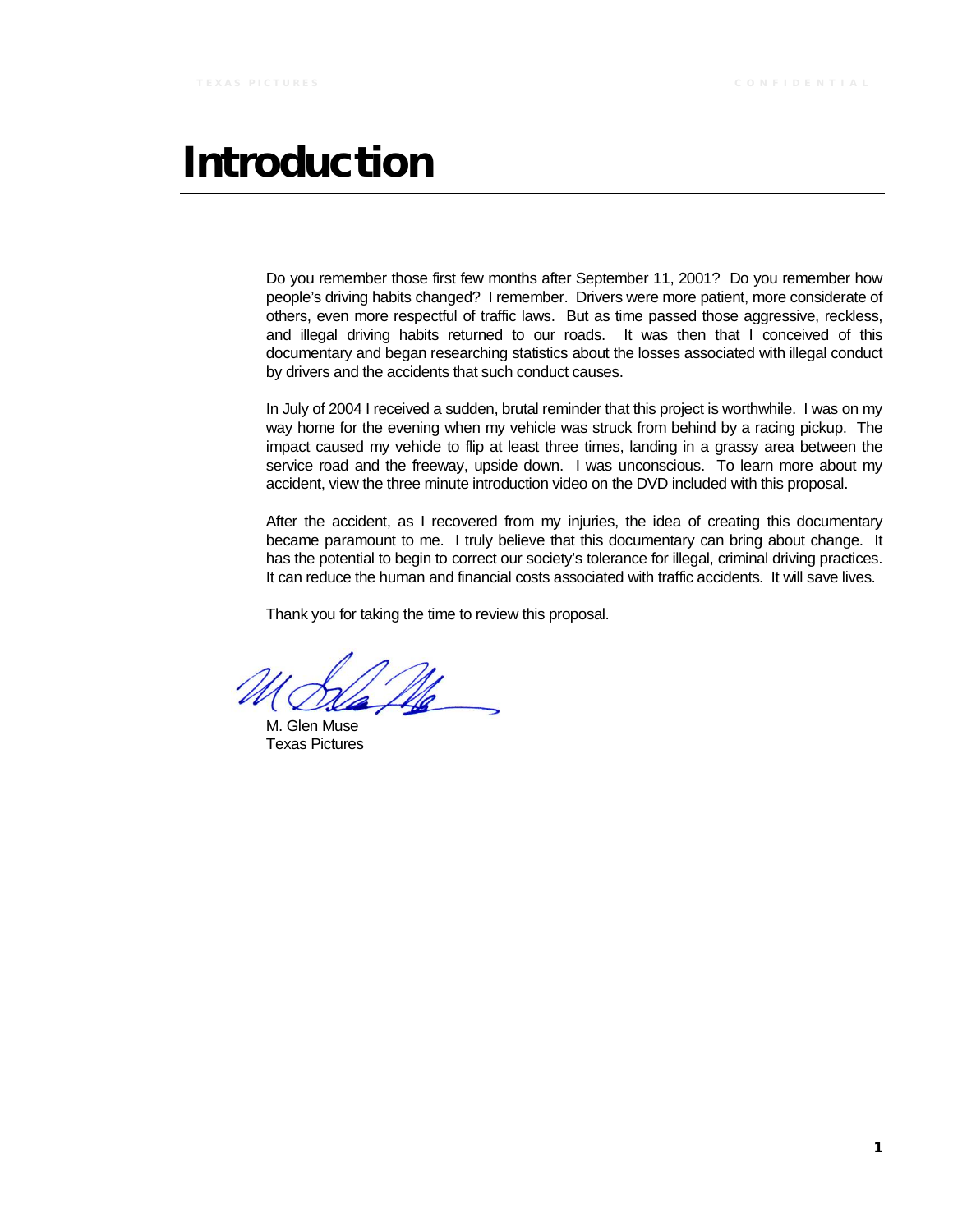# Executive Summary

### **Concept**

On average, more than 42,000 people in this country are killed in traffic accidents every year, and the vast majority of these accidents are caused by someone committing a crime. Criminal acts behind the wheel result in over six million reported accidents, over three million injuries, and cost over \$230 billion per year. Despite these terrible statistics we tend to consider most criminal acts behind the wheel to be tolerable, even acceptable; to be far less serious than other kinds of crimes against society. We, as a culture, are both victim and villain.

### Format

This documentary will be a first-person narrative presentation that will feature interviews with a diverse range of people including lawmakers, law enforcement officials, paramedics, behavioral scientists, victims, the general public, and others. This feature length, High Definition production will be created for national audiences and suitable for HD and standard broadcast, theatrical release, film festival competition, and commercial distribution media.

### **Content**

This documentary will first define the importance of law by reminding the audience of the crucial role that law plays in any society. The documentary will then identify the *casual criminal* who fails to recognize that violating a traffic law is a criminal act and the *cultural consent* that tolerates this behavior. The documentary will then explore the tremendous losses that our society suffers because of these crimes, and the failure of law enforcement to prevent them. The documentary will then explore some solutions that have proven to reduce traffic accidents, often while reducing traffic congestion at the same time. The documentary will conclude by restating the key points of the story, and by reminding the audience that we as a society are responsible for this problem, and that each of us can contribute to a solution.

# Production Timeline

This documentary will require approximately eight months to complete. Research has already begun, and will be continuous throughout the production process. Shooting interviews and field footage for this documentary will take place in five US cities and in Paris, France (to reference the accident that killed Princess Diana), and will require three months. Final scriptwriting, based on the results of the interviews, will require two months, and editing will require about three months.

# Funding

This documentary will cost approximately \$211k to produce. We are soliciting funding for this project from insurance companies, automobile manufacturers, private industry and others. Our preference is to find a single source for funds. However, we expect that funding for this project will come from several sources.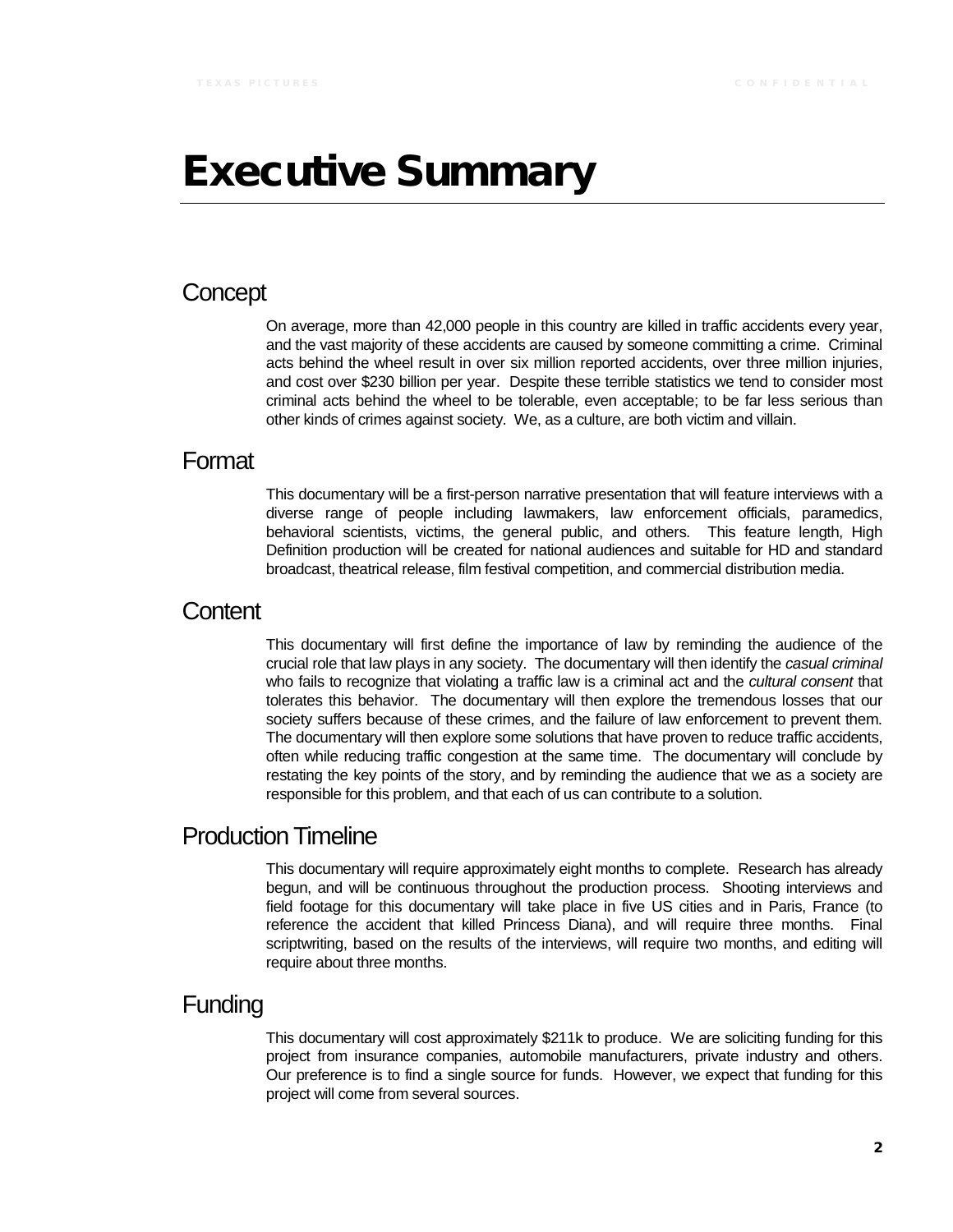# **Concept**

More than 42,000 people in this country are killed in traffic accidents every year, and the vast majority of these accidents are caused by someone committing a crime. These criminal acts also result in injuries to more than three million people annually, including more than 350,000 who suffer permanent disabilities each year. Despite these terrible statistics we, as a culture, tend to consider most criminal acts behind the wheel to be far less serious than other kinds of crimes against society. We frequently regard traffic laws as a nuisance rather than the life preserving protections they are.

# Format

# Produced for a National Audience

The information in this documentary will have national relevance, and will include interviews and footage acquired from at least five major US cities. Each city will be selected based on type (densely urban, sprawling, southern, western, etc.), to more accurately represent the diverse environmental and cultural differences found within this country. The reason for this diversity is to enable any audience to easily identify similarities between the presented environments and their own.

The documentary will also feature footage and interviews from smaller towns and cities. The production crew will drive to each of the selected major cities, so the environments encountered along the way will provide opportunities for additional interviews and visuals.

# High Definition Video

This documentary will be produced in High Definition (HD. The HD format produces an amazingly crisp, captivating image that is far superior to other video formats and is ideally suited for theatrical presentation, film festival competition and broadcast.

The HD format gives this documentary a significantly enhanced potential for distribution and exposure. The pool of quality HD productions available to broadcasters is still relatively small. High Definition broadcasters are starved for quality content. Some HD broadcasters frequently repeat programs because of this shortage of original HD productions. Additionally, the HD format can easily be down-converted to standard, NTSC format for other broadcast applications and distribution on DVD.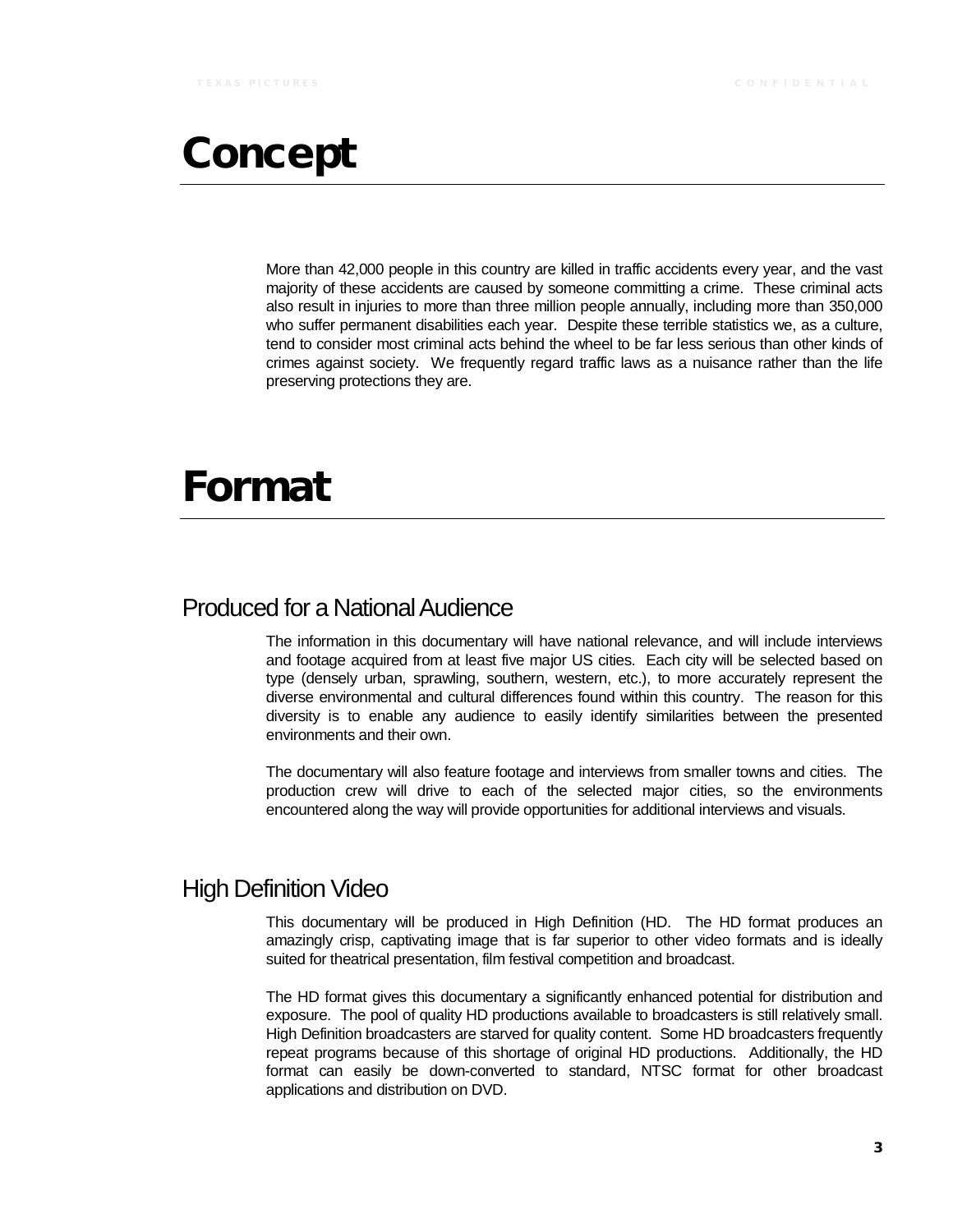### First Person Narrative

This documentary will feature a first-person narrative style that will flow smoothly from point to point with a direct, common sense kind of perspective that will connect with the broadest audience possible. The effectiveness of this narrative style has been demonstrated by the impact of films by Michael Moore. While the accuracy of his films may be subject to debate, the success of his films is indisputable.

The value of this first-person narrative style is that it will draw the audience into the story, and will effectively direct the audience's perspective to identify with that of the narrator. Ultimately, because of the narrative style, the audience will realize that we all are victims of, and contributors to, this important social issue.

# **Content**

### **Opening**

The pre-title opening to this documentary will present the significance of this social issue by example, through a re-produced, high resolution version of the introduction on the DVD included with this proposal.

# Part 1 – The Importance of Law

The documentary will begin by defining law and reinforcing the important role law plays in any society. The viewer will learn, or be reminded that, laws protect everyone, and that the laws in this country reflect the will of the people – they are our laws. The information and visuals in this section will focus the audience's perspective to that of contributing lawmakers, as we all are, so that they will be more receptive to the information presented through the rest of the documentary.

#### Interview Subjects

| Educators                |  |
|--------------------------|--|
| <b>Federal and State</b> |  |
| Lawmakers                |  |

#### Supporting Visuals

US Constitution preamble Historical, law-related art US Capitol Supreme Court building

Judges Attorneys Victims

Relevant Washington DC monuments State Capitol buildings **Courtrooms** Law enforcement agencies at work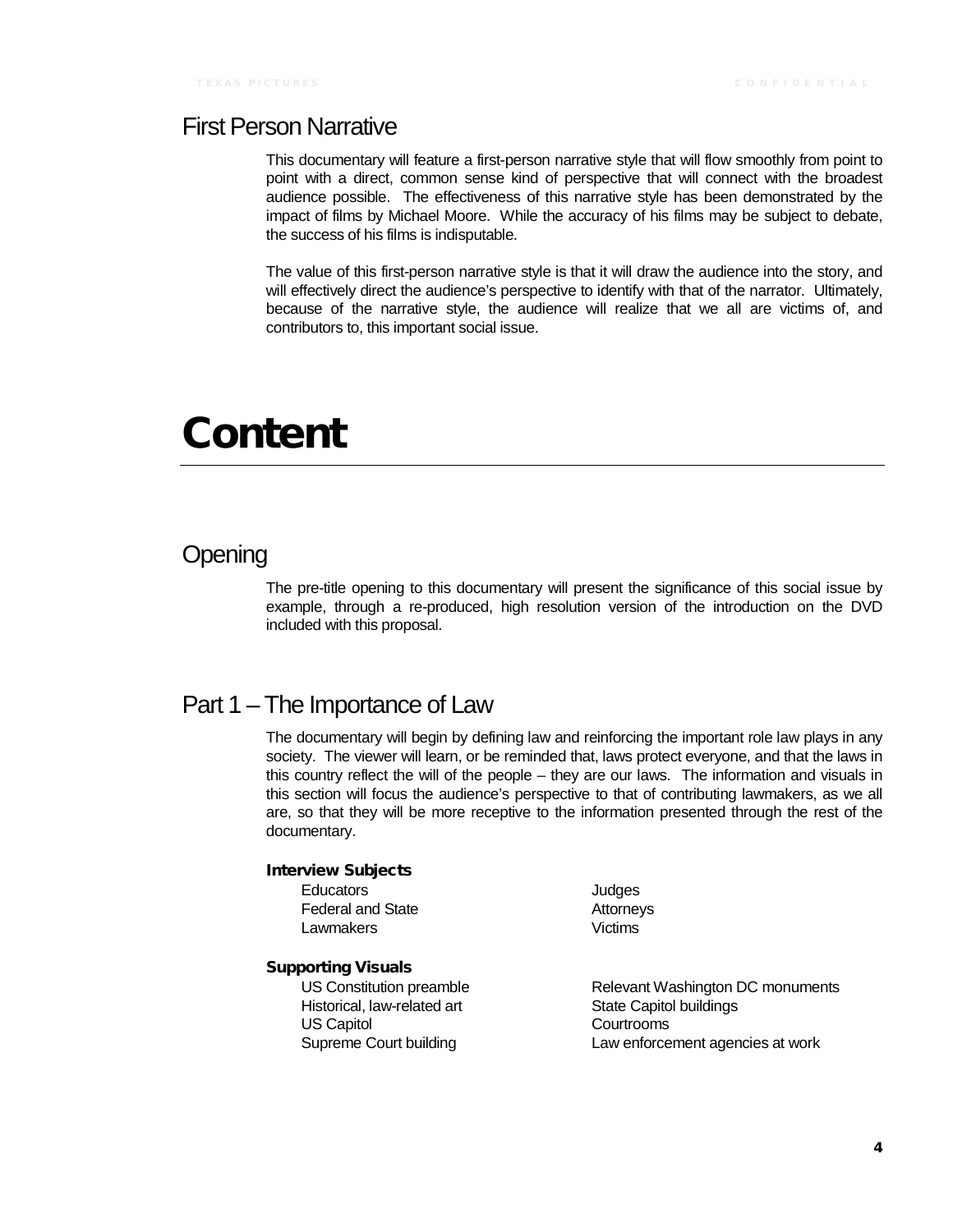# Part 2 – The Casual Criminal

This part of the documentary explains how most offenders are somewhat typical drivers who simply fail to recognize that violating traffic laws is, in fact, criminal conduct. This part the presentation will identify the, "oh, it's not that big of a deal," attitude toward traffic crime that is common among problem drivers, and illustrate how this attitude is socially and morally wrong.

#### Interview Subjects

| <b>Psychiatrists</b>         | <b>Drivers</b>   |
|------------------------------|------------------|
| Sociologists                 | Law Enforcemer   |
| <b>Behavioral scientists</b> | Victims          |
| General public               | Religious leader |
|                              |                  |

#### Supporting Visuals

General roadway scenes Examples of distracted driving Examples of reckless driving

nt officials Religious leaders

Examples of aggressive driving Questionable driving by law enforcement Existing law enforcement footage

# Part 3 – Cultural Consent

This part of the documentary explores the careless cultural attitudes toward traffic laws and toward safe driving in general. This is the very heart of the matter. An example of Cultural Consent can be found on the toll ways in Houston, Texas that issue electronic tags to drivers so they can pay their tolls without stopping at the toll booths. These tags are read by sensors in unobstructed lanes at each toll plaza and the drivers are charged the appropriate toll as they pass through. The information collected by these sensors could be used to identify drivers who speed between toll plazas, but it is not.

Another example of Cultural Consent is television commercials produced by automobile manufacturers that depict their products being misused in outrageous, dangerous ways. The manufacturers produce these kinds of commercials because they sell cars. We, as a culture, accept this kind of advertising and are even captivated by it because of Cultural Consent.

A third example of cultural consent is public perceptions regarding the most famous traffic accident in history – the accident that killed Princess Diana. Despite popular opinion, the cause of that accident was not pursuing paparazzi, not blinding photo strobes, not even alcohol; the cause was speed. Her car was traveling at more than double the posted limit. If the driver had obeyed the posted speed limits this tragedy probably would not have happened.

#### Interview Subjects

Law enforcement officials Toll way administrators Behavioral scientists General public

#### Supporting Visuals

Television commercials Street racer type vehicles Toll way scenes

**Drivers** Diana accident scene visitors Law Enforcement officials

General traffic scenes Diana accident scene photos Diana accident location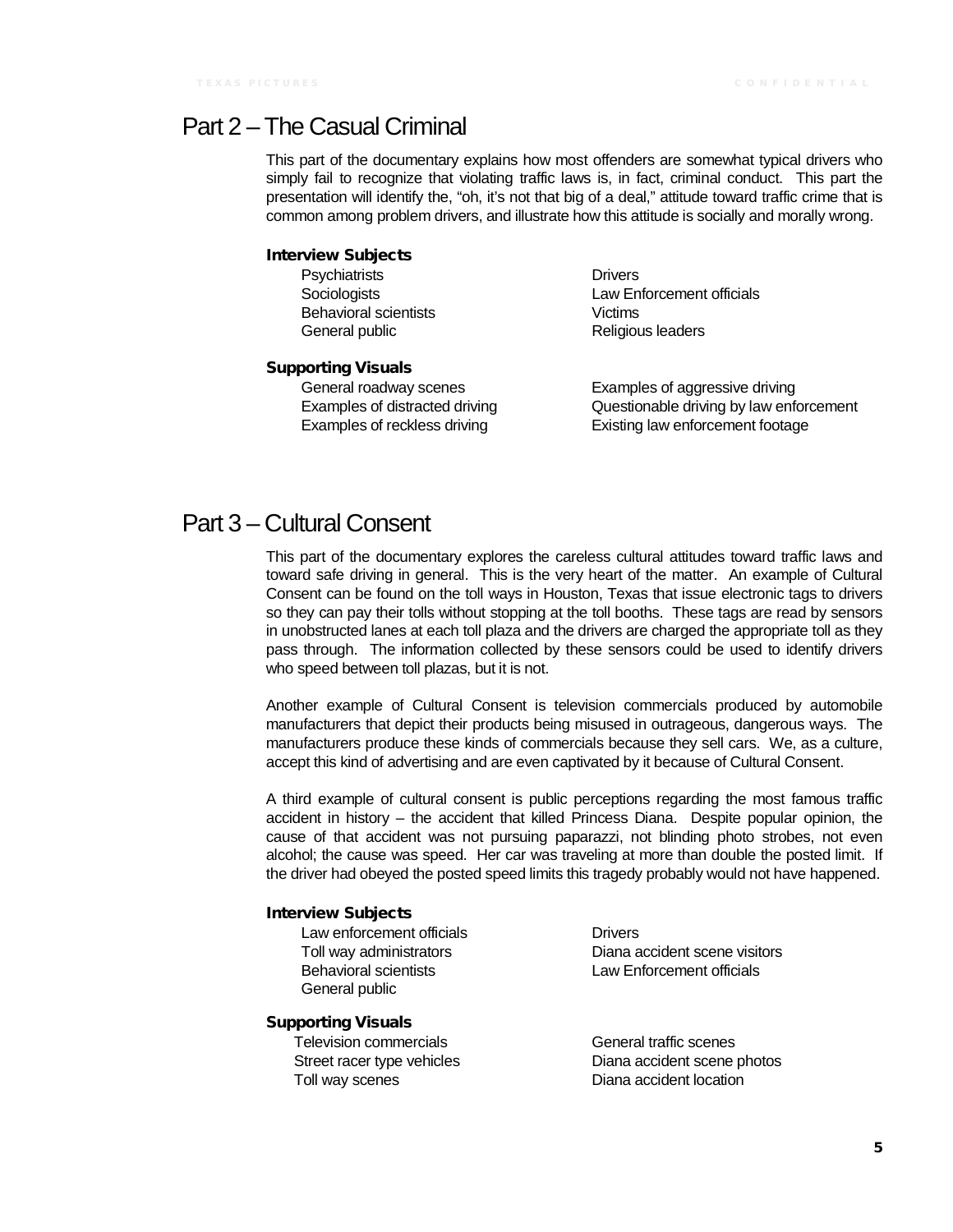# Part 4 – The Costs and Casualties

This part of the documentary explores the tremendous costs due to traffic accidents in terms of lives lost, lives damaged, and property losses, and compares these losses to other social problems such as gun violence and illegal drugs. We will transform these issues from abstract concepts to intimate reality for the audience by tracing the financial impact to the audience's checkbook, and by tracing the human impact to the audience's family and friends.

#### Interview Subjects

Accident victims NTSA officials Insurance adjusters Paramedics / firefighters Emergency room staff US DOT officials Law Enforcement officials

#### Supporting Visuals

Traffic accident scenes Mangled vehicles in storage lots Ambulances responding to accidents Insurance adjusters at work Hospitalized victims Funerals / gravesites

# Part 5 – The Failure of Law Enforcement

This part of the documentary explores the problems that law enforcement agencies face regarding the enforcement of traffic laws. We will illustrate the frustration of law enforcement agencies and officers who have to deal with the hypocritical, contradictory messages they often receive from the public they serve. We will also explore the relationship between traffic enforcement and overall crime rate.

This part will also examine the perceptions and priorities of the agencies responsible for enforcing traffic laws. We will illustrate how traffic patrol and traffic law enforcement is considered by some agencies and officers to be nuisance duty and, in some cases, is even assigned to officers as a form of punishment.

We will also address how some officers demonstrate the same disregard for traffic laws and public safety as civilian offenders, and we will explore the effect that witnessing this conduct by those entrusted with enforcing these laws has on civilian drivers.

#### Interview Subjects

Educators **Lawmakers** Law enforcement officials Judges

Supporting Visuals

Traffic accident scenes Law enforcement on patrol **Journalists** Patrol officers Victims **Drivers** 

Traffic law enforcement scenes Law enforcement violating traffic laws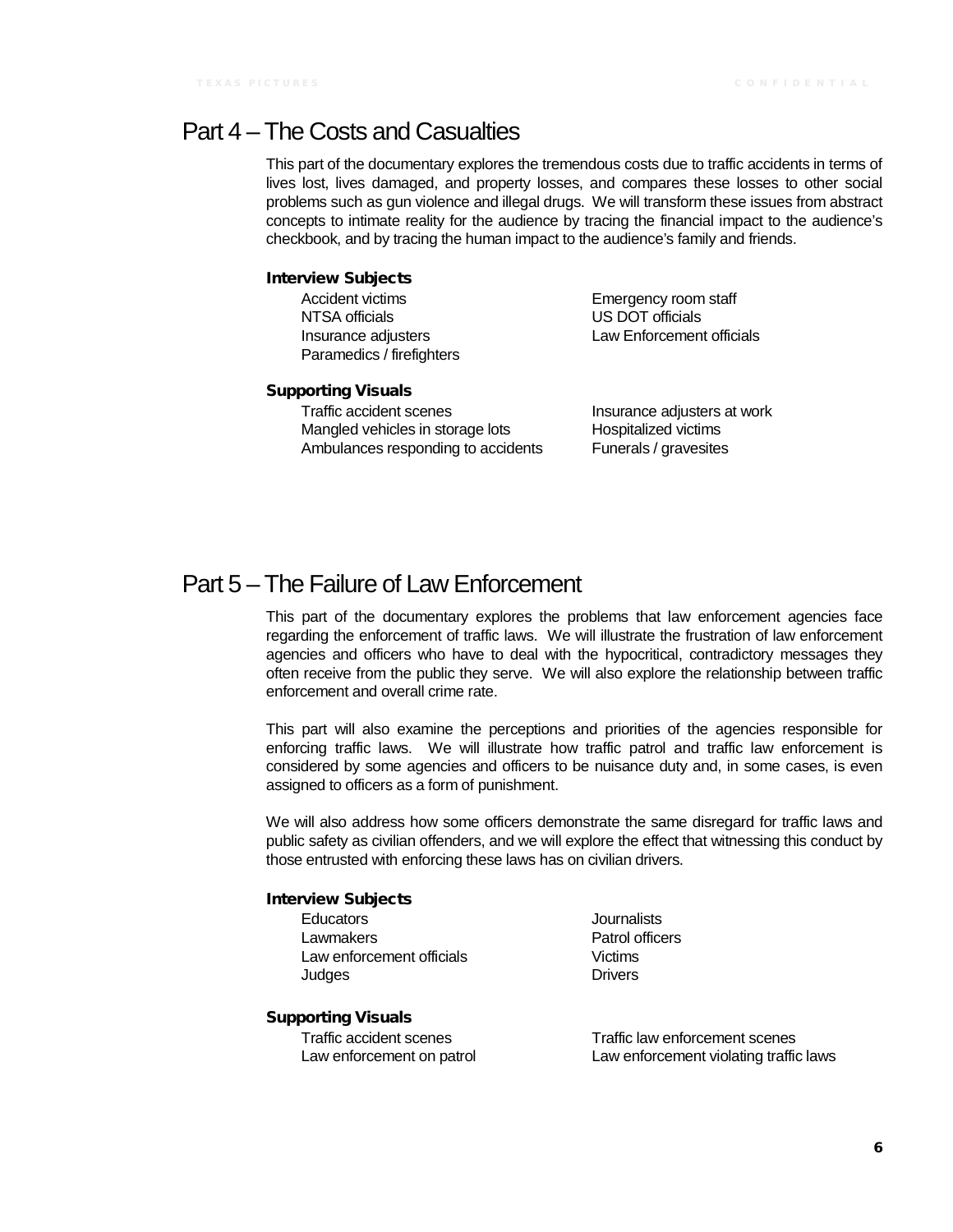# Part 6 – Solutions / Success Stories

Despite the problems discussed in previous parts, there are some impressive success stories and some very viable solutions. This concluding part of the documentary will present examples of how communities, law enforcement agencies, traffic engineers and others have found ways to reduce dangers on the road and save lives.

Examples of success stories include how:

- Red light cameras reduced the accident rate in New York City, even at intersections that weren't equipped with cameras (the "halo" effect).
- Coordinated traffic signals in Lexington, Kentucky reduced accidents by 31% while reducing traffic congestion by 40%.
- Ramp metering on a road in Seattle, Washington reduced accidents by 38% while traffic volume doubled over a six year period.

Additionally, some corporations have developed their own driver safety programs, which have proven to be very successful in reducing accidents among employees.

#### Interview Subjects

Public officials Law enforcement officials Traffic specialists City planners

NTSA officials Insurance adjusters Patrol officers Corporate safety executives

#### Supporting Visuals

Red light camera installations Metered entrance ramps Speed monitoring road signs

Traffic law enforcement scenes Driver training programs

### Part 7 – Conclusion

The documentary will conclude by restating the key points of the story, and by reminding the audience that we as a society are responsible for this problem, and that each of us can contribute to a solution. We, as a culture, are both victim and villain.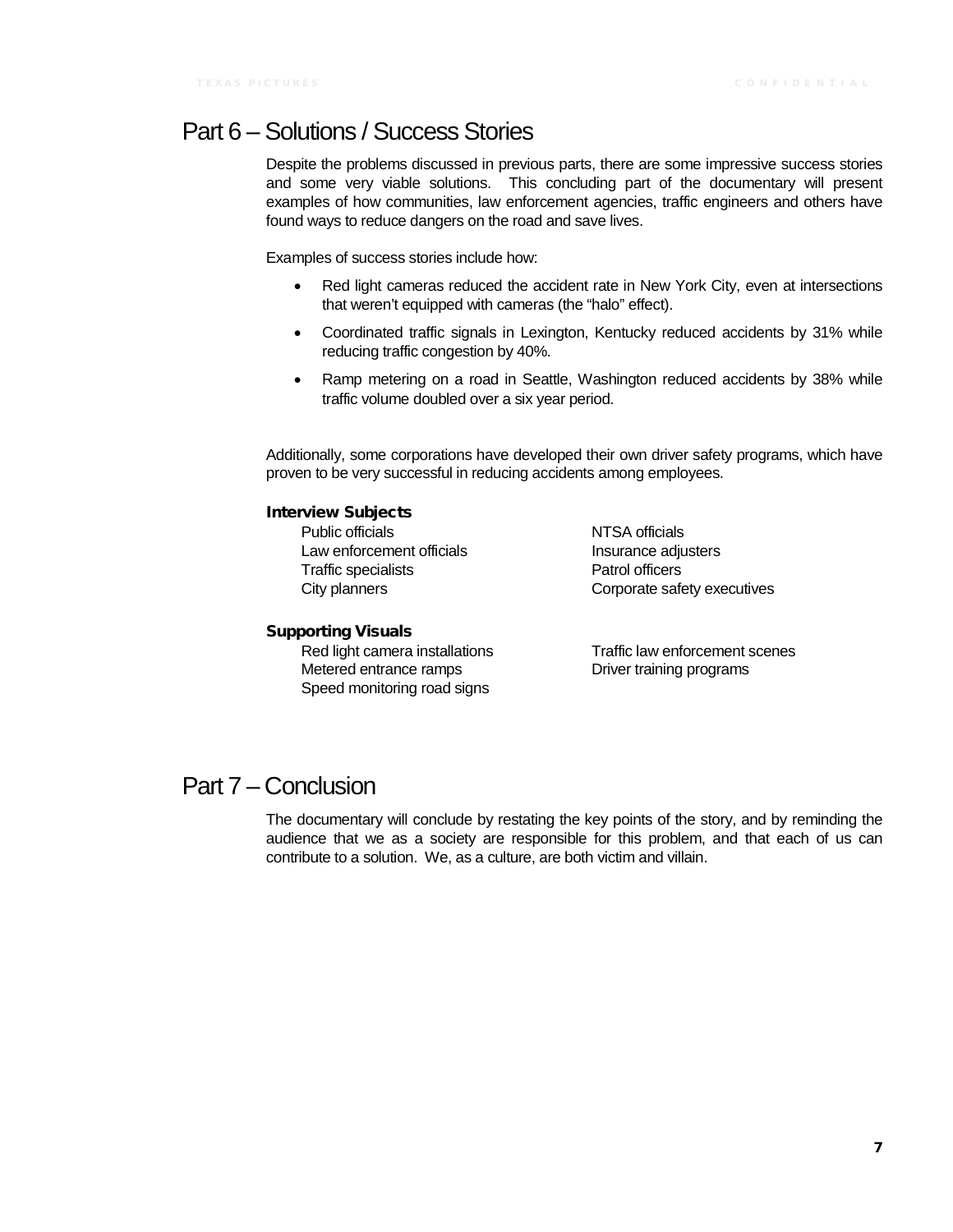# Production Timeline

## Research/Script Development – ongoing

Research has already begun, and will be continuous throughout the production process. Data from credible sources such as NTSB, NHSTSA, DOT, IIHS, and from individual state studies, along with the extensive information that will come from on-camera interviews, will be reviewed and evaluated for relevance and included in the script when appropriate. With this type of project the script is a living document that will evolve throughout the production process.

# Existing Footage Acquisition – ongoing

Video footage from news media, law enforcement agencies, traffic management agencies, and other resources will be gathered and reviewed throughout the production process.

# Field Production – 12 weeks

Field production will require extensive travel time. To achieve national appeal, the production crew will shoot in five major US cities. The crew will consist of a director / cinematographer and a field producer / project manager. This streamlined, diversely skilled two-person crew will drive to each location and will gather additional footage along the way, providing this project with a breadth of visuals that would be impossible if traveling by plane. Additionally, at least one location will require a helicopter charter to shoot topic specific aerials.

# Final Scriptwriting – 8 weeks

The final script will be written once all of the interviews and other footage has been shot.

# Post Production – 12 weeks

The post-production process assembles all of the components of the production. This is the point at which the writing, shooting, editing and scoring all come together to form the finished program. It is here the total becomes greater than the sum of its parts.

### Promotion

This documentary will be promoted as social commentary. It will be entered into national film festivals in the documentary category and will also be promoted to the broadcast industry as a feature length HDTV documentary. Elevating the social awareness of this subject is the strategy of this production. To take this from the misconception of being a mundane daily event to the level of social consciousness and responsibility that it deserves, we must change the way people look at this subject. The first step toward that end is to change the way that it is presented to the public.